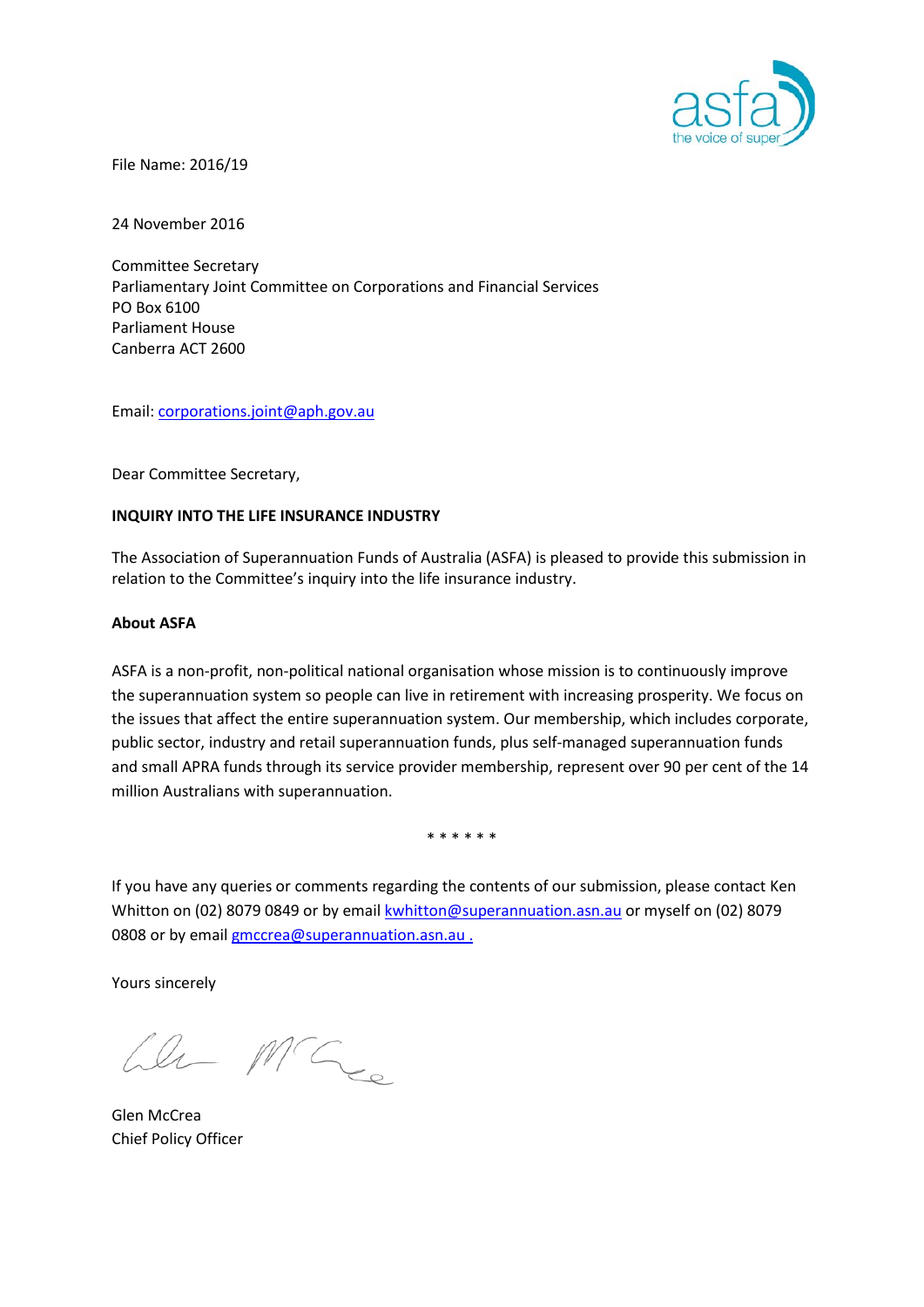In this submission we have made comments with respect to terms of reference A, B, C, E and F of the inquiry focussing on group insurance held within superannuation.

# **The need for further reform and improved oversight of the life insurance industry**

While ASFA is broadly comfortable with the legislative and regulatory framework in relation to death and disability insurances held in superannuation at this point of time, we have identified some opportunities for change that would improve the system and are looking at the framework as part of the Insurance in Superannuation - Industry Working Group.

The current regulatory settings are relatively new in many areas and resulted from a comprehensive review of superannuation in 20[1](#page-1-0)0<sup>1</sup> (the Cooper review) and a subsequent package of reforms<sup>[2](#page-1-1)</sup> (Stronger Super). Recent issues relating to claims handling practices for example, have highlighted the need for improved standards being applied across the industry and stakeholders, inclusive of the regulators<sup>[3](#page-1-2)</sup>, have taken action in this regard.

# Industry Working Group

An Industry Working Group has recently been established (comprising superannuation associations, funds, insurers, consumer representatives and other stakeholders) to collaboratively address a range of issues and to codify practice and/or conduct standards for insurance held in superannuation.

Building on the existing Life Insurance Code of Practice<sup>[4](#page-1-3)</sup>, it is intended that obligations for both superannuation funds and insurers will apply and these will be binding, enforceable and have mechanisms for independent administration and monitoring to enhance consumer protections. The intention is to finalise the code before the end of 2017. However improvements to industry practice will be progressively delivered throughout 2017, extending on the progress made since the Stronger Super reforms.

# Productivity Commission Inquiry

In addition, the Productivity Commission is currently undertaking an Inquiry into the Efficiency and Competitiveness of the Superannuation System<sup>[5](#page-1-4)</sup> and insurance is one of the key objectives upon which the system is being assessed.

ASFA expects that once this inquiry is completed, the industry will be better informed in regard to whether further reforms and improved oversight is required. In our submission<sup>[6](#page-1-5)</sup> to that inquiry we highlighted some areas where legislative change might be desirable.

<span id="page-1-0"></span> $1$  Super System Review 2009/10 – Review into Governance, Efficiency, Structure and Operation of Australia's Superannuation System.<br> $^2$  Stronger Super – the then Labour Government response to the Super System Review.

<span id="page-1-1"></span>

<span id="page-1-2"></span> $3$  12 October 2016 – APRA sets expectations for superannuation fund trustees and insurers for improvements to claims handling. ASIC issues industry review (REP 498) of life insurance claims.

<span id="page-1-4"></span><span id="page-1-3"></span><sup>&</sup>lt;sup>4</sup> 11 October 2016 – FSC Life Insurance Code of Practice.<br><sup>5</sup> How to Assess the Competitiveness and Efficiency of the superannuation System – Draft Report August 2016.<br><sup>6</sup> ASFA – submissions to Productivity Commission –

<span id="page-1-5"></span>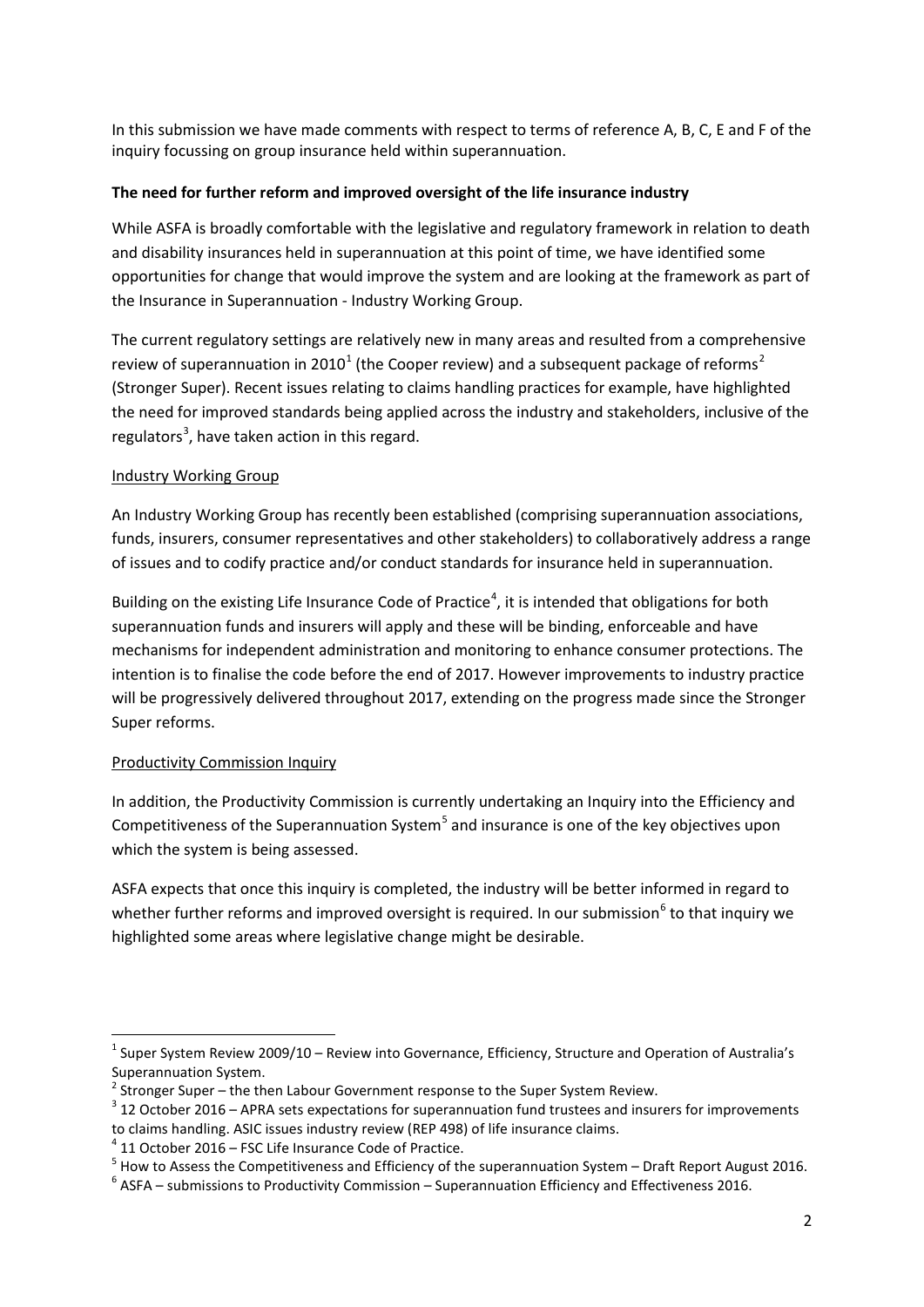# Opportunities for legislative reform – rehabilitation

The limited, somewhat 'all or nothing', nature of the regulatory definition of total and permanent disability (TPD) has led to difficult, and sometimes protracted, decision-making for funds. In particular the regulatory definition does not provide for the possibility of subsequent rehabilitation or recovery, or for future changes in technology, that may permit a member to return to work.

There is evidence that framing a person's medical condition in terms of their 'disability', as opposed to their 'ability', can have a deleterious effect on their psychological condition. Furthermore, the 'one time' assessment as to disability can, in some circumstances, act as a disincentive for a member to recover some ability, as this may cause them to miss out on being paid a lump sum TPD benefit.

ASFA considers that members' best interests could be served by modifying or removing the regulatory impediments that prevent insurers from providing targeted rehabilitation benefits and/or staged payments to members that would assist them to return to the workplace.

# Opportunities for legislative reform -taxation impediments

It is also important to consider the distortive effect of the regulatory settings with respect to the taxation of insured benefits inside and outside superannuation. While it is more cost efficient to provide death and TPD lump sum insurance through superannuation, the differing tax treatment of benefits paid out can lead to significant differences in the amount of the net benefit received by the member/beneficiaries.

Part of lump sum TPD benefits (before age 60) and all of death benefits (to non-dependants) paid from superannuation funds are subject to tax at a rate up to 32 per cent, whereas death and TPD insurance payouts made outside superannuation are generally tax free in the hands of the recipient.

The benefits of insurance in superannuation could be improved by providing tax treatment more equivalent to non-superannuation arrangements.

# **Assessment of relative benefits and risks to consumers of the different elements of the life insurance market, being direct insurance, group insurance and retail advised insurance**

# **i. Relative benefits of group insurance in superannuation**

For most Australians the insurance they have in their superannuation is the only life insurance they hold. The provision of group insurance in superannuation is therefore a crucial part of the system supporting Australians who suffer a health-related misfortune. This cover enables members to manage the financial risks associated with disability and death during their working life whilst also supporting substantially improved retirement outcomes for claimants.

Currently, superannuation insurance arrangements amount to:

- 71 per cent of total death sums insured in the community
- 88 per cent of total and permanent disability sums insured
- 59 per cent of total income protection/salary continuance/total but temporary disability benefits insured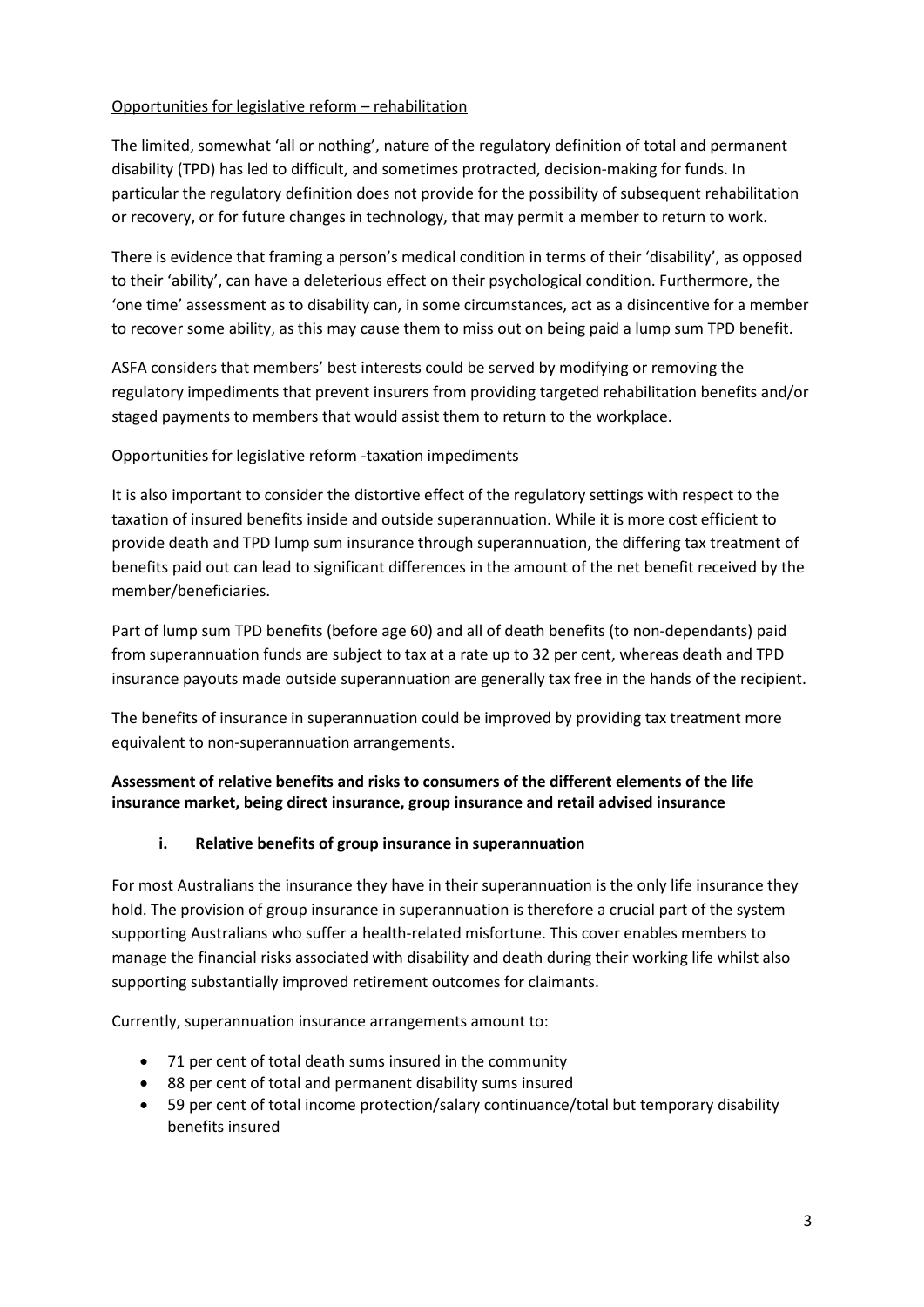## Addressing underinsurance

Insurance in superannuation alleviates systemic underinsurance and the potentially devastating economic implications for individuals and their families who face disability or premature death, whilst also reducing the level of social security benefits payable due to a lack of coverage.

It is worth considering that despite the wide coverage provided through superannuation funds, the level of underinsurance remains high. The median level of life cover meets about 61 per cent of the basic needs for average households – and for families with children it is a much-lower 37 per cent of  $needs^7$  $needs^7$ .

The impact of underinsurance on increasing social security payments is significant. An analysis of aggregate insurance held by the working community inside and outside of superannuation estimates the cost to government of increased social security payments arising from underinsurance to be in excess of \$1 billion per annum comprised of:

- \$60 million per annum for death cover
- \$840 million per annum for total and permanent disability (TPD) insurance
- $$140$  million per annum for income protection insurance<sup>[8](#page-3-1)</sup>

The impact of underinsure on social security expenses would be much higher without insurance in superannuation given the majority of cover across all of these insurance types is held through superannuation. In addition, there is a significant further cost through lost economic production and resulting income tax in respect of partners ceasing work to care for the family.

# Providing access to cover that may otherwise be unaffordable

Group insurance is based on a pooling of lives that, in the absence of individual medical underwriting, includes a selection of both good and bad risks. This means that members who may have pre-existing medical conditions, work casually or part-time, or work in high risk occupations, are generally able to access insurance cover. Access is through group arrangements at an affordable price without the imposition of restrictions, exclusions or premium loadings – or even denial of cover - if they were to be underwritten for individual cover.

Life and disability insurance cover held in superannuation accounts typically has lower premiums than comparable policies held outside superannuation. The premium for a given level of cover is lower across age categories between 30 to 60 years, for both genders, inside superannuation. The difference in premiums ranges from approximately 25 per cent to 55 per cent less for females increasing with age. For males this benefit ranged from approximately 35 per cent to over 60 per cent also increasing with age<sup>[9](#page-3-2)</sup>.

<span id="page-3-0"></span><sup>&</sup>lt;sup>7</sup> Rice Warner 2014, *Insurance Administration Expenses*.<br><sup>8</sup> Rice Warner 2014, Insurance Administration Expenses.

<span id="page-3-2"></span><span id="page-3-1"></span><sup>9</sup> Rice Warner 2016, *data sourced from a sample of ten superannuation providers and thirteen insurers for a* 

*professional occupation member with \$1,000,000 sum insured for death and TPD 'any' occupation.*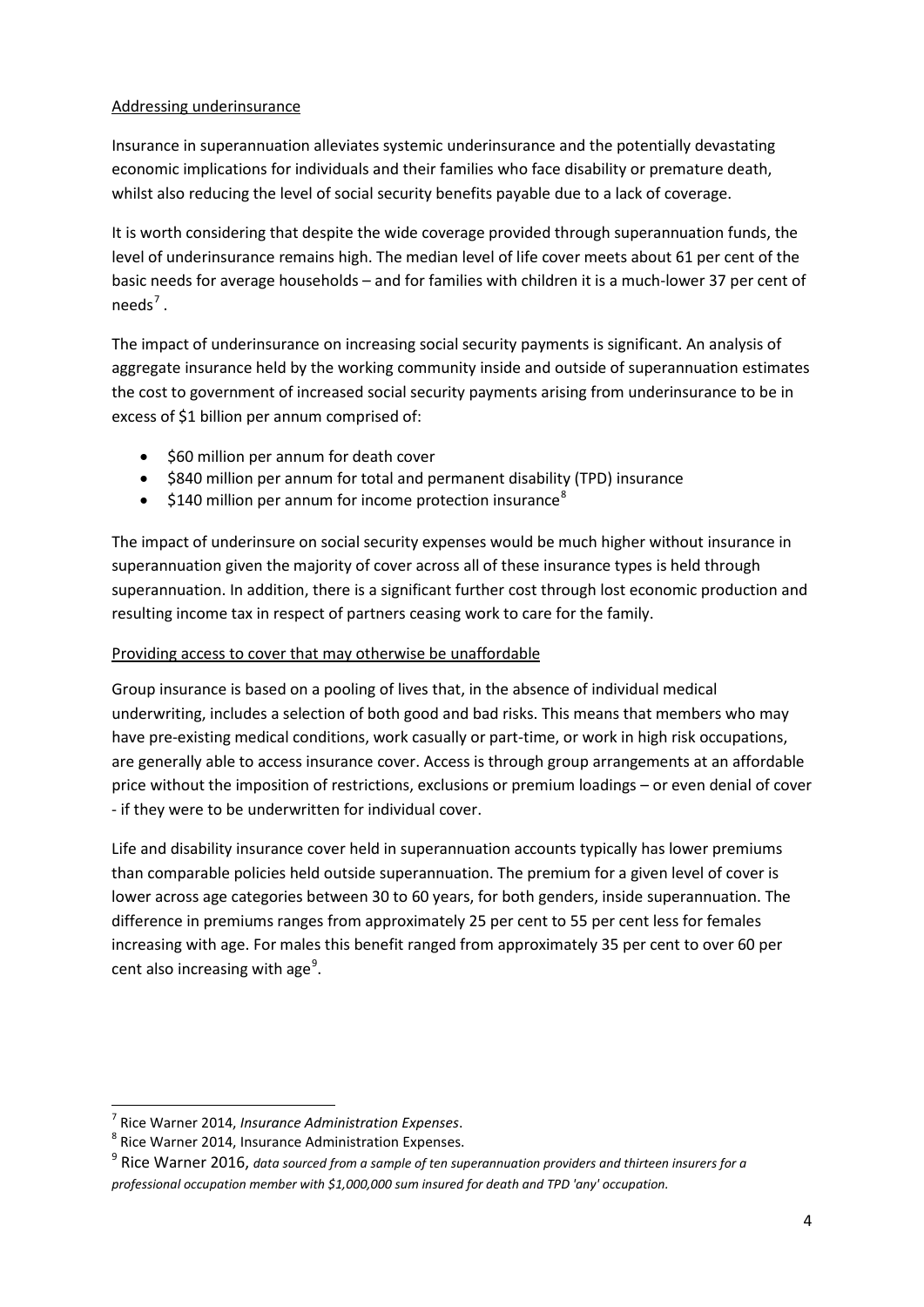## Providing cover where individuals would not otherwise have cover in place

The evolution of group insurance over the past 20 years has seen up to 92 per cent of the working population<sup>[10](#page-4-0)</sup> afforded some type of insurance coverage that would otherwise not be in place.

While member engagement with insurance in superannuation is typically low, some ASFA members have reported to us that up to 15 per cent of members 'opt-up' and increase their default level of insurance cover, whilst less than 5 per cent 'opt out' and cancel their cover. This behaviour indicates that fund members associate a high degree of value and benefit with insurance in superannuation and that for many individuals increased levels of cover are required to meet their needs.

# Providing individuals support through their claim beyond simply financial benefits

Superannuation funds, together with insurers, have increasingly extended the support services offered to members through occupational rehabilitation and return to work support. This is a reflection of the desire of all stakeholders to see the individuals return to work in some capacity where possible. Not only does this give the individual a sense of purpose, it also ensures they can continue to earn an income and save for their retirement, further reducing the drain on the public purse.

Insurers have also extended their services to look at preventative measures, focusing on the health and wellness of individuals, to help them avoid or minimise the impact of preventable illness and injury. This includes investment in stay at work and absence management programs.

As mentioned above, some modifications to the regulatory framework relating to TPD insurances would allow these services and programs to be extended further.

# **ii. Risks to consumers of group insurance in superannuation**

It is clear that the recent experience of some individual claimants has fallen short of community expectations. Increasing consumer protections and uniformity of practice is essential to ensure valuable protection is provided to Australians in a fair and sustainable manner.

ASFA believes that these matters can be addressed by the aforementioned Industry Working Group and subsequent development of an additional set of standards pertaining to superannuation funds and insurers that will set the benchmark for industry practice into the future. There is a need to identify what improvements can be made to drive the best possible consumer outcomes and to implement the required changes.

The Industry Working Group is in the process of determining its detailed scope of work. However the following issues certainly will be addressed:

- Governance arrangements
- The effect of premiums on member balances
- Benefit design and policy terms
- Claims handling and dispute resolution
- Data standards and reporting

<span id="page-4-0"></span> <sup>10</sup> Rice Warner 2015, *Underinsurance in Australia*.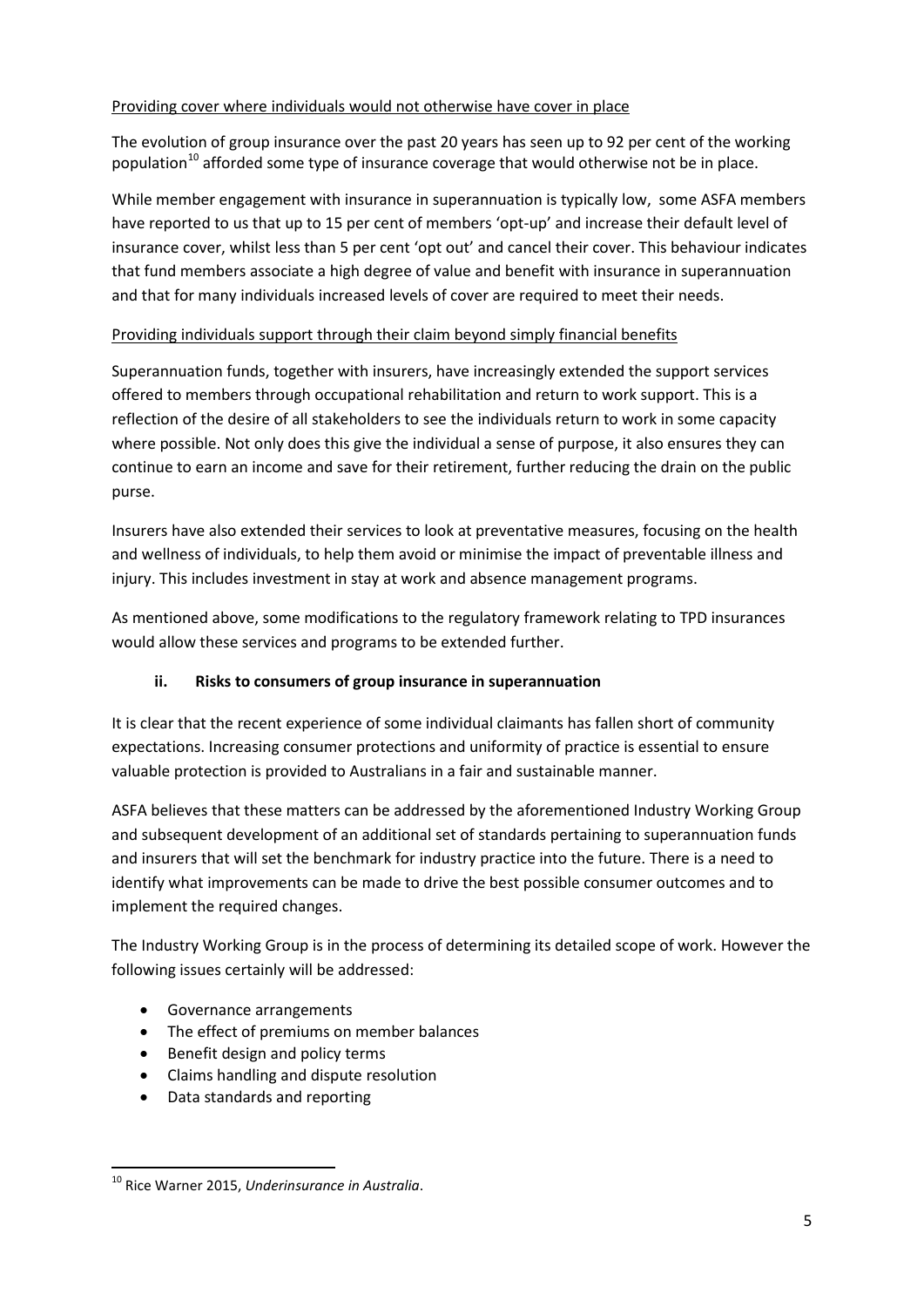# **Whether entities are engaging in unethical practices to avoid meeting claims**

APRA has indicated that they have "no problem" with the practices that are best described as "risk sharing arrangements" between insurers and superannuation funds $11$ . Some commentators have implied that these arrangements encourage funds to avoid claims. However there is no evidence of this occurring in practice.

"Risk sharing" recognises the actual performance of a policy held by a superannuation fund on behalf of its members relative to its underwriting criteria, resulting in a smoothing of premiums for members over time. These arrangements also increase member access to information, education and health initiatives which have shown to improve group policy performance and sustainability.

Recently heightened governance requirements for superannuation funds act as a deterrent to unethical practices. Firstly, there is a specific Trustee covenant in the SIS Act in relation to Insurance in Super.

Superannuation funds also have a legal obligation to ensure that any arrangement entered into is in the best interest of the members. Such arrangements need to be contained within a fund's Insurance Management Framework and be in line with APRA's Superannuation Prudential Standards. Potential conflicts are commonly managed by separation of duties and delegations amongst other mechanisms.

## **The effectiveness of internal dispute resolution (IDR's) in life insurance**

ASFA contends that in assessing the effectiveness of internal dispute resolution (IDR) frameworks, the member experience is of paramount importance. A first consideration is the ease upon which members can access information about the IDR process. In this regard the level of information that is made available on providers' websites does vary greatly, and is not always prominently featured. This is an area that could, in ASFA's view, be improved.

In ASIC report 498 - Life insurance claims: An industry review, proposals were made to "strengthen the consumer dispute resolution framework for claims handling". These proposals included reference to the current inquiry into dispute resolution schemes  $^{12}$  $^{12}$  $^{12}$ (The Ramsay Review), recommending that the coverage of life insurance claims by dispute resolution schemes is considered in its review. In particular more effective consideration of fairness is required, as is providing better access to consumers with complaints about delays in claims handling and ensuring better remedies when these complaints are in the favour of the member. ASFA is supportive of the proposals made by ASIC and we look forward to the Ramsay Review report due for release in March 2017.

# **The roles of the Australian Securities and Investments Commission and the Australian Prudential Regulation Authority in reform and oversight of the industry**

Both ASIC and APRA undertake robust supervisory efforts in relation to overseeing insurance provided in superannuation. Similarly, they both engage and consult regularly with industry to identify when reforms are needed.

<span id="page-5-1"></span><span id="page-5-0"></span><sup>&</sup>lt;sup>11</sup> Helen Rowell – House of Representatives Standing Committee on Economics 14/10/16.<br><sup>12</sup> Treasurv – Review of the Financial System External Dispute Resolution Framework 2016